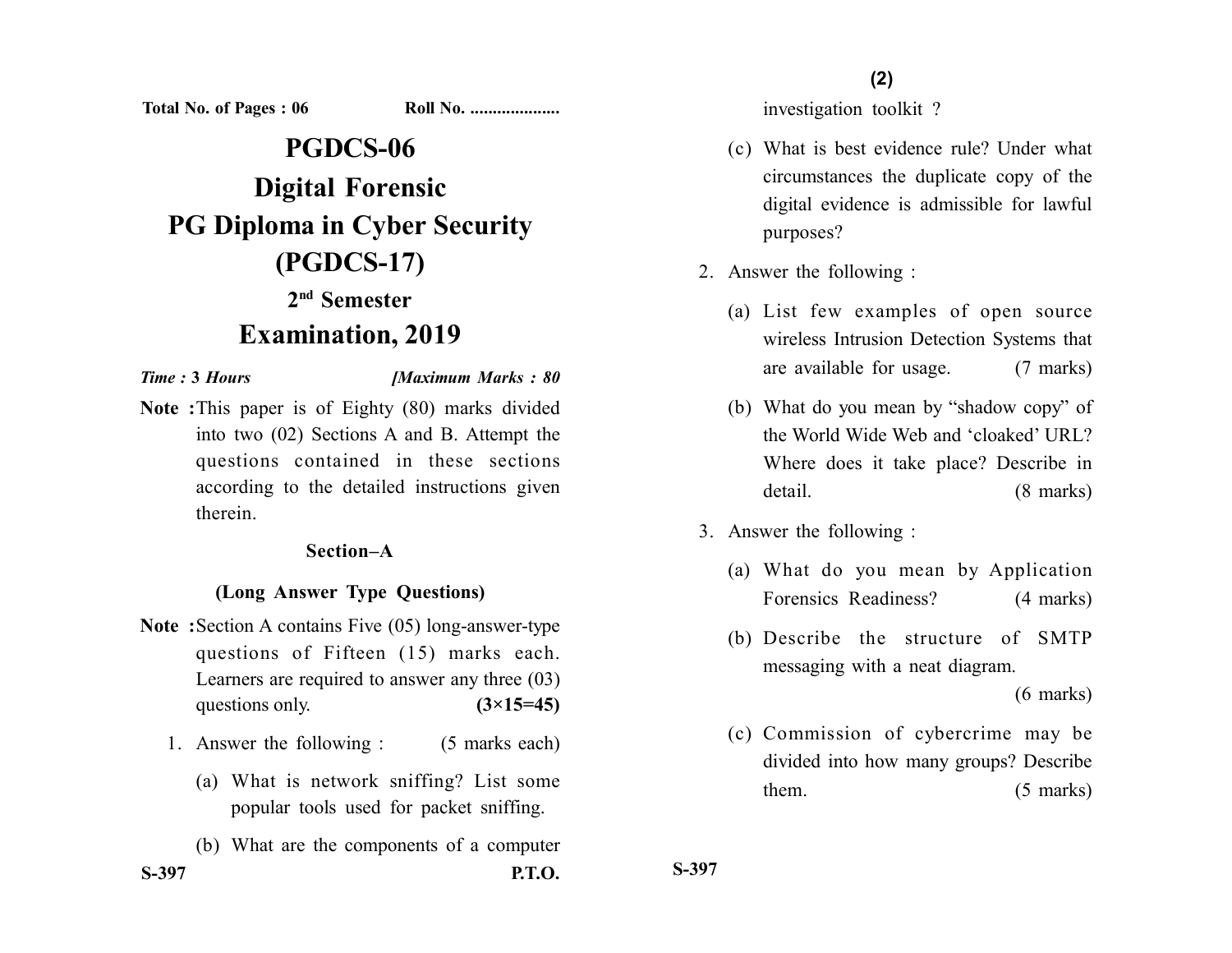### **(4)(3)**

- 4. Answer the following :
	- (a) What are the major sources of evidences in a mobile device? (4 marks)
	- (b) Explain various types of mobile communications and relate this to forensic investigation. (5 marks)
	- (c) Describe the major amendments in the INDIAN IT Act (2008). Describe some offences and the corresponding penalties. (6 marks)
- 5. Answer the following :
	- (a) What do you mean by net neutrality and open Internet? (5 marks)
	- (b) How is privacy a big issue in emailing. (5 marks)
	- (c) State Locard's principle. (2 marks)
	- (d) What is continuity of evidence ?

(3 marks)

#### **Section–B**

#### **(Short-Answer-Type Questions)**

**Note :**Section 'B' contains Eight (08) short-answertype questions of Seven (07) marks each. Learners are required to answer any Five (05)

- questions only. **(5×7=35)**
- 1. Answer the following :
	- (a) What are the four stages of computer forensic process? (3 marks)
	- (b) What is forensics readiness plan? What are various steps involved in forensic readiness planning? (4 marks)
- 2. Answer the following :
	- (a) Explain the data acquisition process in detail. (3 marks)
	- (b) List all the important sections that should be included in the investigation report. (4 marks)
- 3. Answer the following :
	- (a) What is volatile data? What is order of volatility of digital evidences? Explain. (3 marks)
	- (b) What is first responder's toolkit? What are the steps for preparing first responder's toolkit. (4 marks)
- 4. Answer the following :
	- (a) What is cyclic redundancy check (CRC)? (3 marks)

**S-397 P.T.O. S-397 P.T.O.**